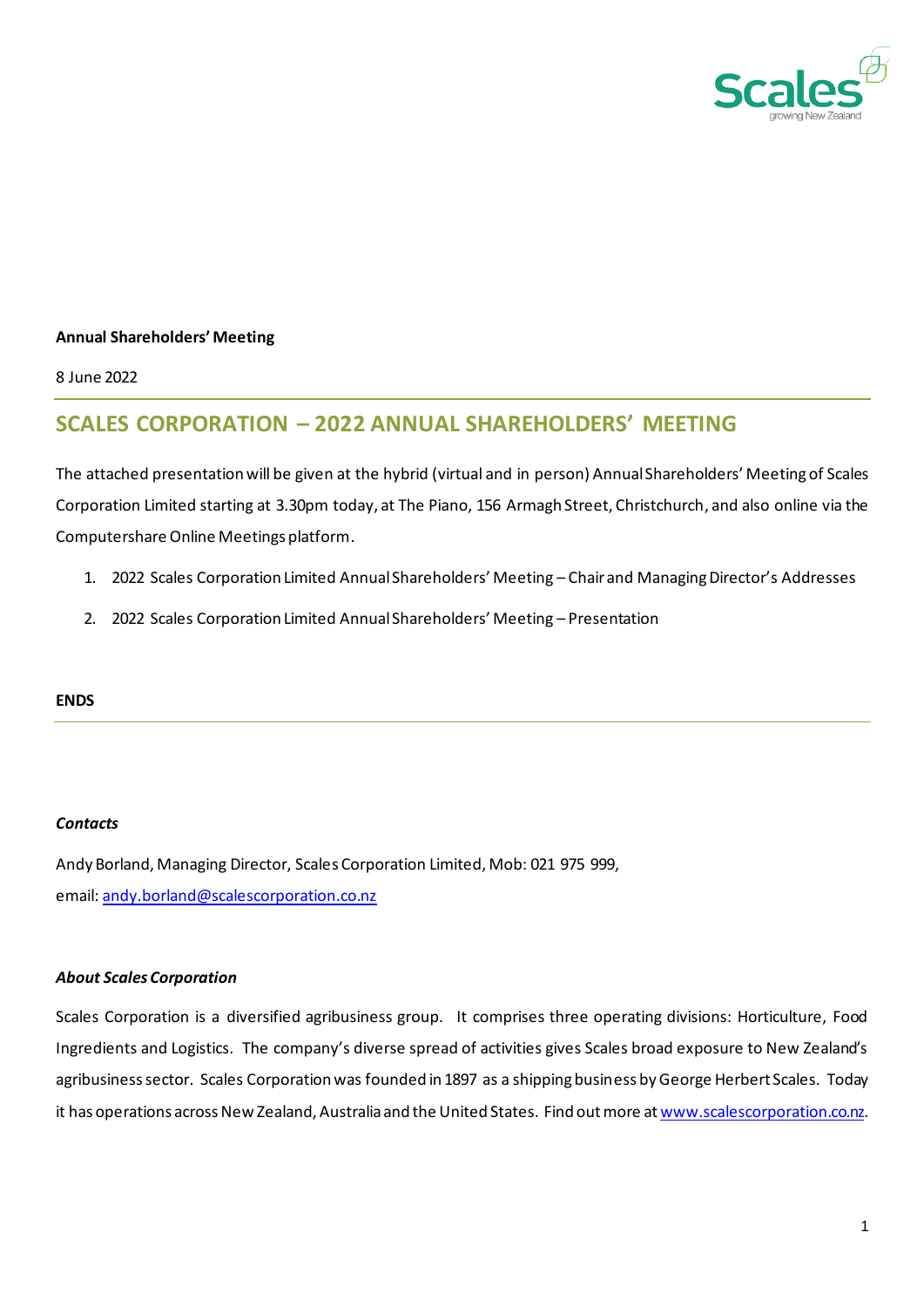#### **Annual Shareholders' Meeting**



#### 8 June 2022

#### **Address by the Chair: Tim Goodacre**

#### **[SLIDE 2: AGENDA]**

Good afternoon, I'mTim Goodacre, Chairof Scales, and it's my pleasure to welcome you all to this, the one hundred and tenth annual meeting of the company, and the eighth since we became a listed company.

Last year we held our first ever hybrid annual meeting, and we are doing so again this year. Whether you are here in person or joining us online, I'd like to thank you and welcome you all.

As you may recall from last year, shareholders, proxies and guests attending the meeting virtually will be able to hear and see a live webcast. In addition, shareholders and proxies have the ability to ask questions and vote on resolutions. I'll provide further details on those matters shortly.

Some housekeeping matters for those of you who have joined us in person. First, I'd like to remind you, as a matter of courtesy, to turn your mobile phones to silent. Also, if there's an emergency and we need to leave, please do so through the marked exits. Staff will be available to help us.

I'mpleased to confirm that we have a quorum and therefore declare the 2022 Annual Shareholders' Meeting of Scales Corporation Limited open.

The items of business for this meeting and the resolutions to be considered by shareholders are contained in the Notice of Meeting which was sent to shareholders on the 6<sup>th</sup> of May.

Our order of proceedings is as shown: I'll briefly comment on the highlights of the last 12 months, followed by a review by Andy Borland, our Managing Director. We'll then attend to the resolutions, where we'll cover each resolution in turn and invite questions specific to those items. I'll shortly open the online voting and explain the voting process. Following that I'll explain the process for asking questions.

Once the meeting is complete, we hope that those of you present will join us for refreshments. It will also be an opportunity to meet the Directors and senior management of the company, and raise any questions you may have, on an informal basis.

#### **[SLIDE 3: VOTING PROCESS]**

With regard to the online voting process, if you're eligible to vote, you'll be able to cast your vote under the Vote tab as shown on screen. Once the voting has opened, the resolutions will allow votes to be submitted. To vote, simply select your voting direction from the options shown. You can vote for all resolutions at once or by each resolution separately. Your vote has been cast when the tick appears. To change your vote, simply select 'Change Your Vote'. You have the ability to change your vote up until the time I declare voting closed.

You may submit questions on each resolution being put to shareholders using the question process.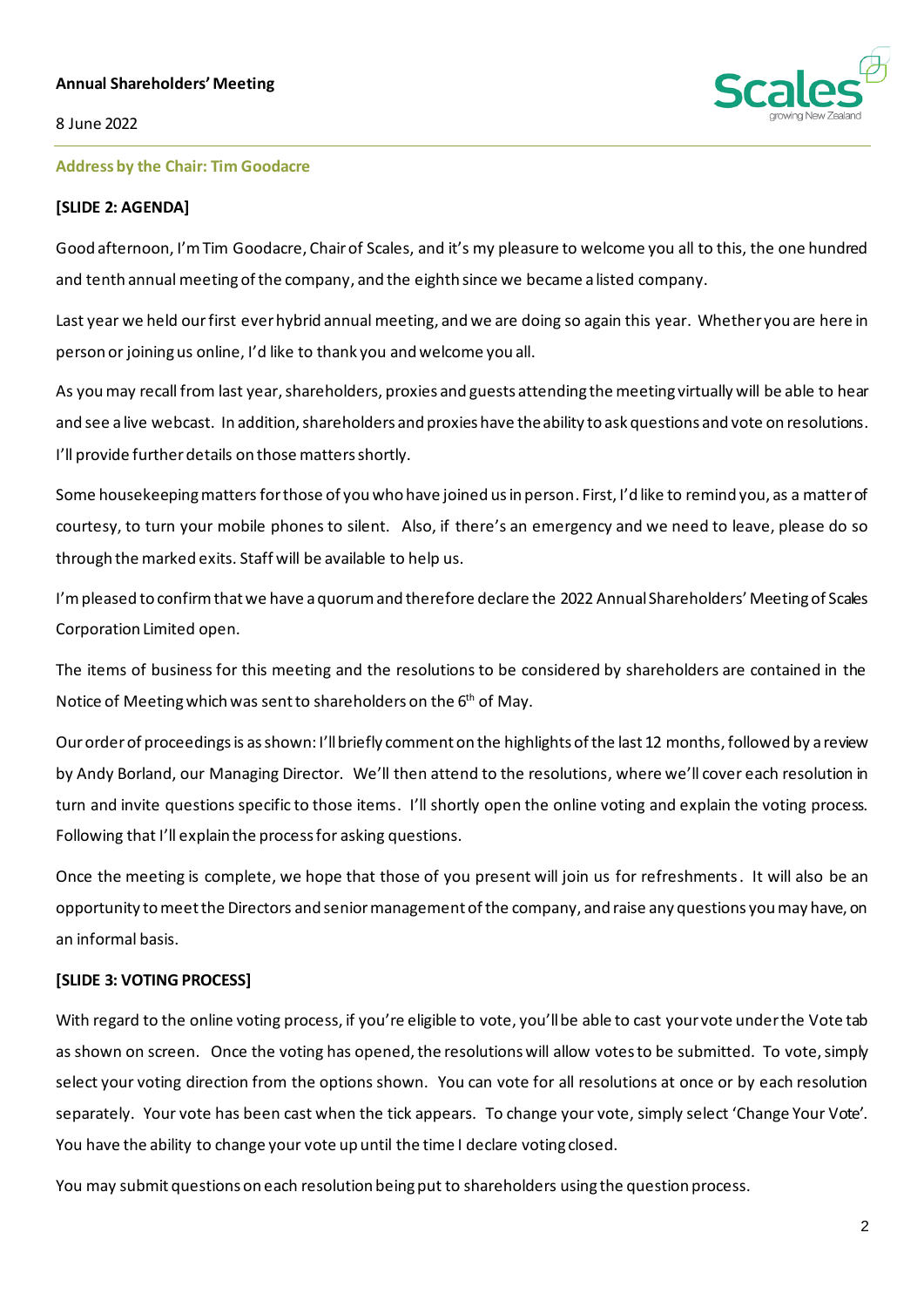For those of you who have joined us in person, those Shareholders who are entitled to vote and proxies who have discretion as to how they vote, should have received a Voting or Proxy Form when they registered upon arrival at the meeting. If you completed a postal vote, you don't need to complete another Voting or Proxy form.

If you haven't received a Voting or Proxy form, at the time of voting, please go to the Computershare desk in the foyer where their representatives will be able to assist you. After voting, you should place your Voting or Proxy form in one of the ballot boxes which will be passed around the room. I'll invite you to vote after all the resolutions have been introduced to the meeting.

I now declare voting open on all items of business. For those of you attending via the Computershare Online Meetings platform, the resolutions will now be open in the Vote tab, please submit your votes at any time. I'll give you a warning before I move to close voting.

# **[SLIDE 4: QUESTION PROCESS]**

I'd now like to quickly summarise the process for asking questions.

Online questions can be submitted at any time. If you have a question to submit during the meeting, please select the Q&A tab on the right half of your screen anytime, as currently shown. Type your question into the field and press send. Your question will be immediately submitted. Should you require assistance of any sort, you can type your query and one of the Computershare team will assist using the chat function. Alternatively, you can call Computershare on 0800-650-034.

Please note that while you can submit questions from now on, I won't address them until the relevant time in the meeting. Please also note that your questions may be moderated or, if we receive multiple questions on one topic, amalgamated together.

Finally, due to time constraints and to ensure all shareholders have a chance to ask a question, I ask that you limit yourself to asking two questions. We may run out of time to answer all your questions but, if this happens, we'll answer them in due course via email.

For those of you present, we'll offer you an opportunity to ask questions on, or speak to, each resolution being put to shareholders at the appropriate time. As I indicated there will also be an opportunity to ask questions of individual Directors informally after the meeting.

# **[SLIDE 5: WELCOME AND CHAIR'S REVIEW]**

[cover slide]

# **[SLIDE 6: WELCOME]**

I'd now like to introduce my fellow Directors who are in attendance either in person, or online. They are:

- Andy Borland, Managing Director
- Nick Harris, Chair of Scales' Health & Safety and Sustainability Committee and an Independent Director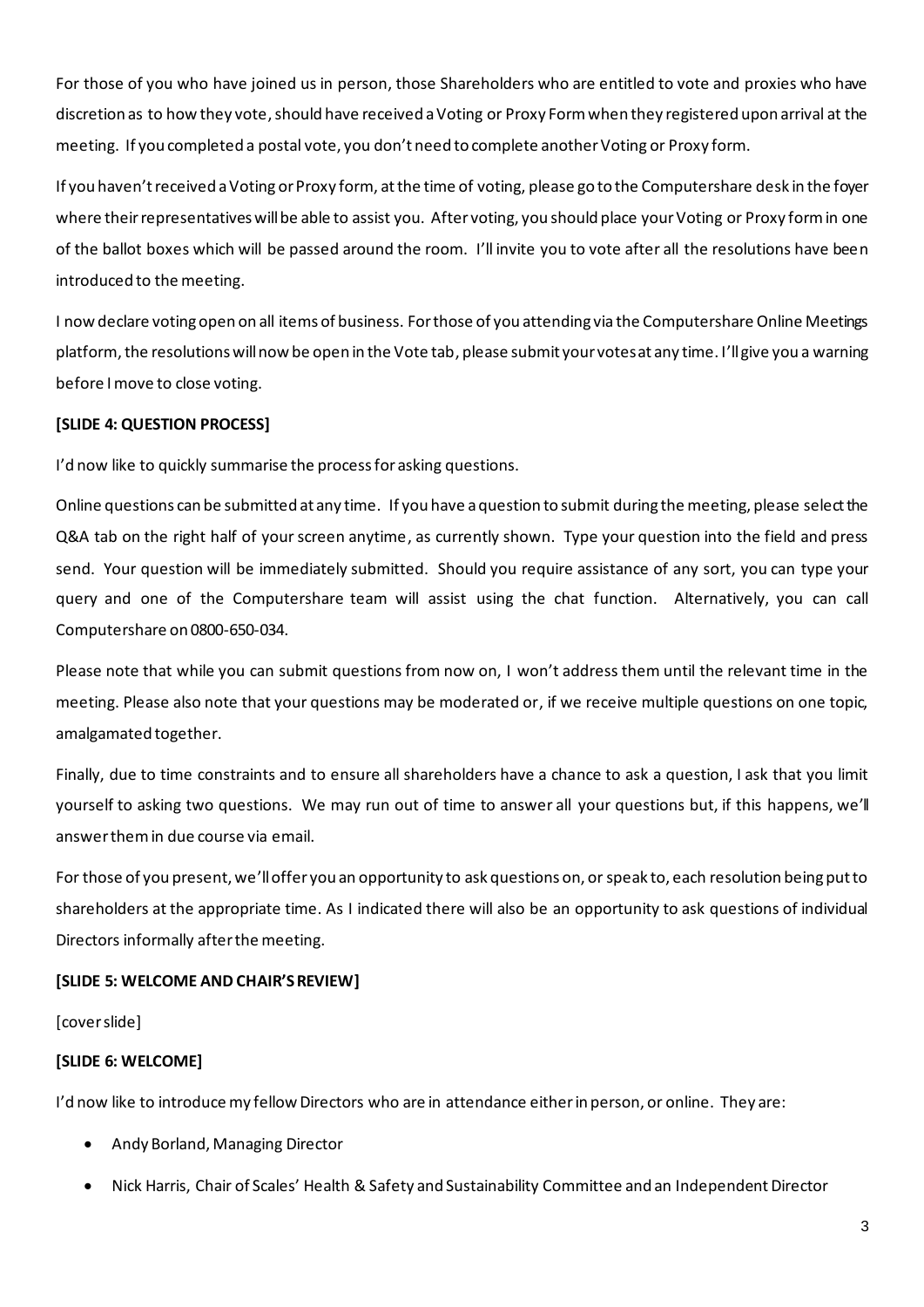- Mark Hutton, Chair of Scales' Nominations and Remuneration Committee, Chair of Scales' Finance and Treasury Committee and also an Independent Director
- Alan Isaac, Chair of Scales' Audit and Risk Management Committee and also an Independent Director
- Nadine Tunley, member of the Health & Safety and Sustainability Committee and an Independent Director and
- Qi Xin, Director, who is attending online.

I'd also like to note that members of Scales' management and staff are in attendance as well as our external auditors, Deloitte, and our lawyers, Anthony Harper. In addition, Kelly Brown, our *Future Director*, is in attendance.

# **[SLIDE 7: CHAIR'SREVIEW]**

2021 was another challenging year for many businesses, including Scales. COVID-19 affected areas such as labour availability, markets, supply chains and logistics. However, as in 2020, all of Scales' businesses operated throughout the lockdowns and alert level changes and we ensured that the health, wellbeing and safety was top priority for all our staff. I'll speak more about the efforts of our exceptional team shortly.

Notwithstanding the difficulties, an extraordinary effort was made by the Mr Apple team to pick, pack and exportthe harvest.

Food Ingredients continued its remarkable growth path, exceeding its long-run EBITDA target of \$25 million, a target that was only set at the end of 2018.

And the strategic benefit provided by Logistics was evidenced, in relation to the ongoing supply chain difficulties, ensuring both Scales businesses and its external customers were able to successfully export their products.

As a result, and with the benefit of diversification, our results exceeded our Revised Guidance, issued following our interim results last year, with dividends being paid as planned.

# **[SLIDE 8: OUR STAFF]**

2021 put a strain on everyone both personally and professionally, and we are extremely grateful for the tremendous efforts of all our staff in supporting our customers, suppliers, local communities and each other throughout the year.

Across the business, our people faced the challenges that were presented to them with strength and ingenuity. Their ability to adapt was tested, as we strived to update safe work practices in line with changing situations. Our staff's courage was vital to ensure that our essential products and services continued to reach customers. We are extremely proud of their enterprising spirit, resourcefulness and extraordinary effort.

As in previous years, we also observed the importance of our critical RSE workers within our team. Compared to 2020, the RSE workforce was approximately 14% lower over the key harvest period, which placed significant pressure on our local permanent team.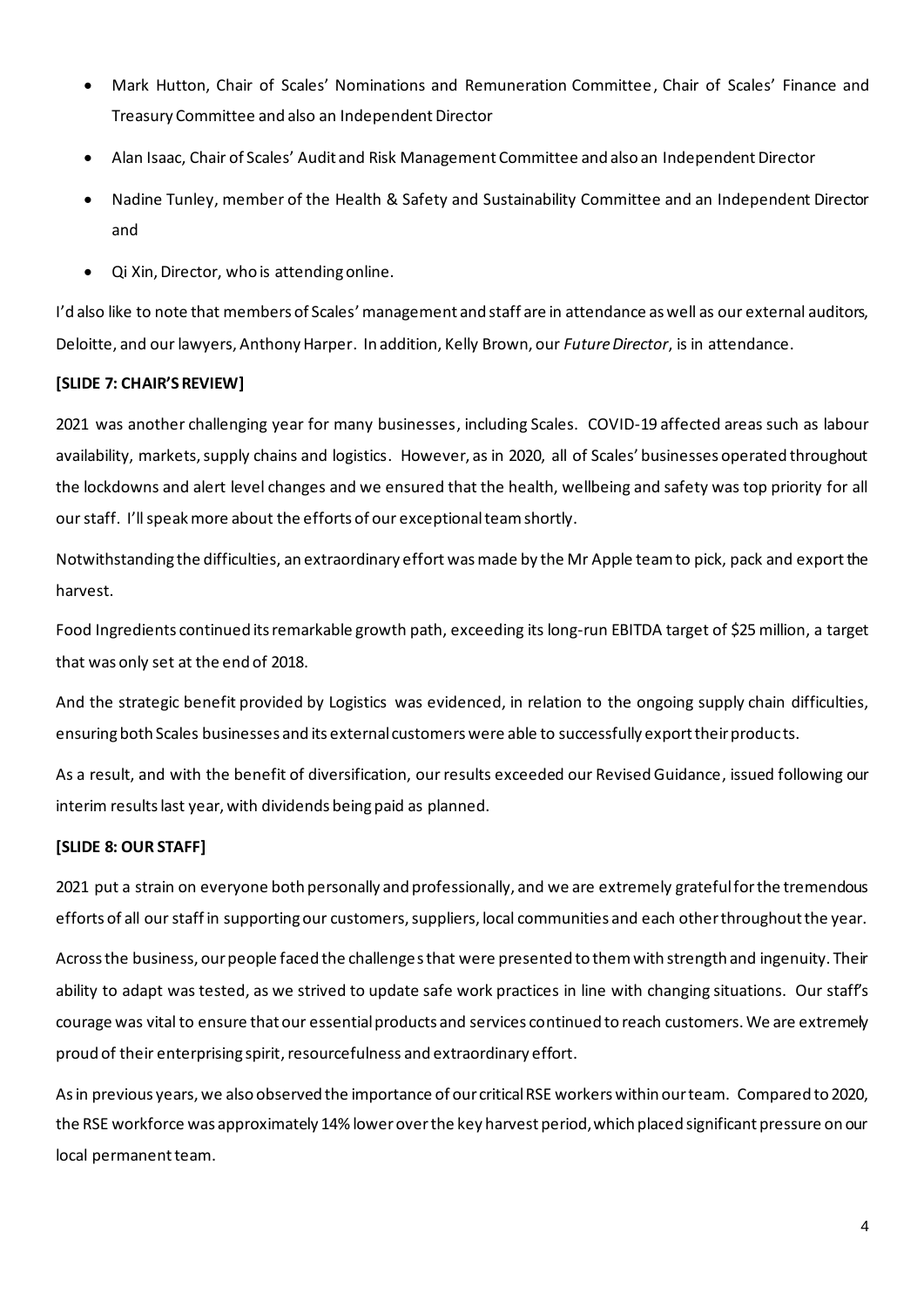We're also aware of the mental and emotional toll that the last two years have brought and considered a number of strategies to help. One of the tools that we implemented is a partnership with Groov (previously called Mentemia), a mental health and wellbeing platform that provides practical tips and tools to help our employees take control of their daily mental wellbeing. Andy will touch on this again later in his address.

Despite the trying times, teams have pulled together and the positive, results-driven and supportive culture of Scales has shone through. I'd like to take this opportunity to extend our thanks on behalf of the Board to the full team at Scales, for their contribution and commitment which has, once again, been invaluable.

### **[SLIDE 9: GOVERNANCEAND ETHICS]**

We're pleased to have commenced the process around our Board succession, assisted and guided by specialist governance advisers, BoardWorks, who have advised boards for over 25 years. As part of that process, Mark Hutton and I have indicated at last year's annual meeting that we will not seek re-election at the end of our current term, which is scheduled to end in 2 years time. We'll continue to update you on our succession plans as they progress.

We were delighted to welcome Qi Xin as our China Resources Ng Fung representative to the Board during 2021, in addition to Kelly Brown, our fifth Future Director. Kelly's tenure ends today, and I'd like to thank her for her contribution over the last 12 months. Kelly treated her role seriously and I hope that she feels she has benefitted from the experience.

In addition, Geoff Smith was appointed as our Chief Operations and Sustainability Officer at the end of January this year. Geoff brings a wide range of operational, supply chain, strategy and investment experience from across the agribusiness industry.

We believe that these appointments serve to strengthen our already robust leadership and senior management group.

# *[Pause]*

I'd now like to hand you over to Andy, who'll give you a broader update on last year, and bring you up to date on sustainability and business operations for each of our trading businesses. Following Andy's presentation, we'll move to the formal business of the meeting. As always, we welcome feedback on any of the matters raised during today's presentation or other general matters in relation to the Group.

# **Address by the Managing Director: Andy Borland**

#### **[SLIDE 10: MANAGING DIRECTOR'S REVIEW]**

#### [Cover slide]

# **[SLIDE 11: MANAGING DIRECTOR'S REVIEW - AGENDA]**

Thanks Tim, and good afternoon, ladies and gentlemen. The current slide summarises the topics that I'll cover in my presentation today, which includes:

• A review of 2021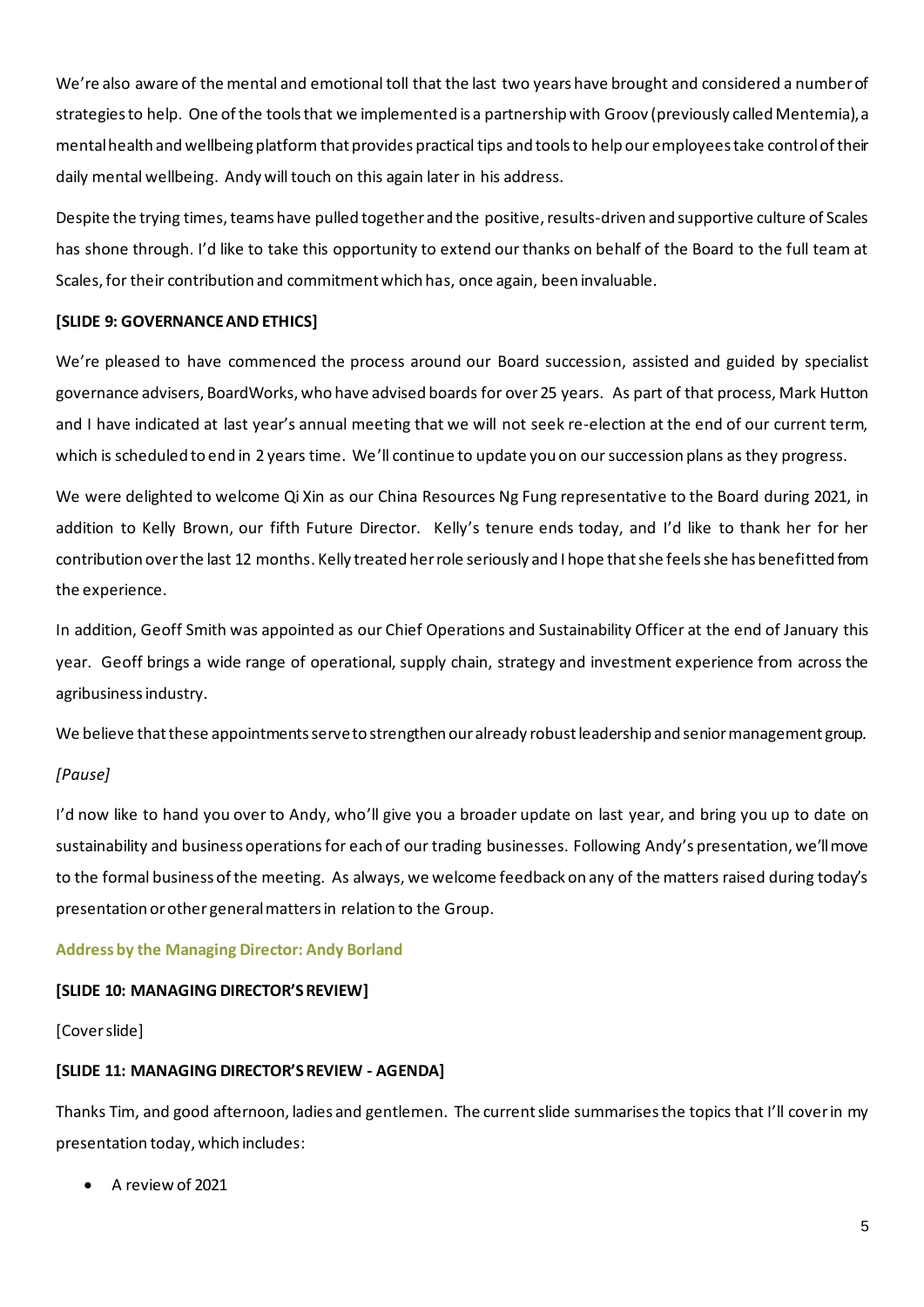- An update on sustainability
- A summary of our individual business' performance
- Commentary on the current year.

# **[SLIDE 12: YEAR IN REVIEW]**

First, a quick recap of some of the financial and operational highlights of the 2021 financial year.

# **[SLIDE 13: OUR YEAR IN NUMBERS]**

This slide shows some of our financial and volumetric measurements for 2021, a few of which I'll go into in more detail later. Despite the difficulties presented, we set a revenue record, together with a substantial 29% increase in petfood ingredient volumes sold.

# **[SLIDE 14: TRENDS IN GROUP FINANCIAL PERFORMANCE]**

This next slide illustrates a summary of our earnings over the last 5 years including the record revenue. The Group also generated very pleasing increases in both Underlying EBITDA and Underlying NPAT Attributable to Shareholders.

# **[SLIDE 15: GROUP FINANCIAL PERFORMANCE]**

Moving on to some more detail in respect of our 2021 results.

Together with the 9% increase in revenue, we achieved a 15% increase in Underlying EBITDA, 20% increase in Underlying NPAT (which was another record result), and an 8% increase in Underlying NPAT Attributable to Shareholders. Accordingly, earnings per share were up 27% on the prior year.

This was an overall outstanding result, which we believe was aided by our strategy of diversification,together with the exceptional performance by all teams.

# **[SLIDE 16: 2020 DIVISIONAL SUMMARY]**

This next slide summarises some of the divisional highlights for 2021.

In Horticulture, a lower volume of fruit and cost pressures were balanced by strong in-market pricing. Mr Apple also commenced the automation of its Whakatu packhouse with the installation of tray de-nesting machines.

As Tim has already mentioned, Food Ingredients experienced an outstanding year, with significant increases in volumes sold, revenue and profitability. We believe the division's diverse geographical locations proved beneficialfor this result.

And Logistics performed strongly in what were extremely trying conditions for the logistics industry as a whole. The expertise provided by the division was invaluable to both internal and external customers.

# **[SLIDE 17: TRENDS IN DIVISIONAL UNDERLYING EBITDA]**

This slide shows the movements in divisional earnings over the last 5 years. Most noticeable is the significant growth trajectory of the Food Ingredients division. More on this later.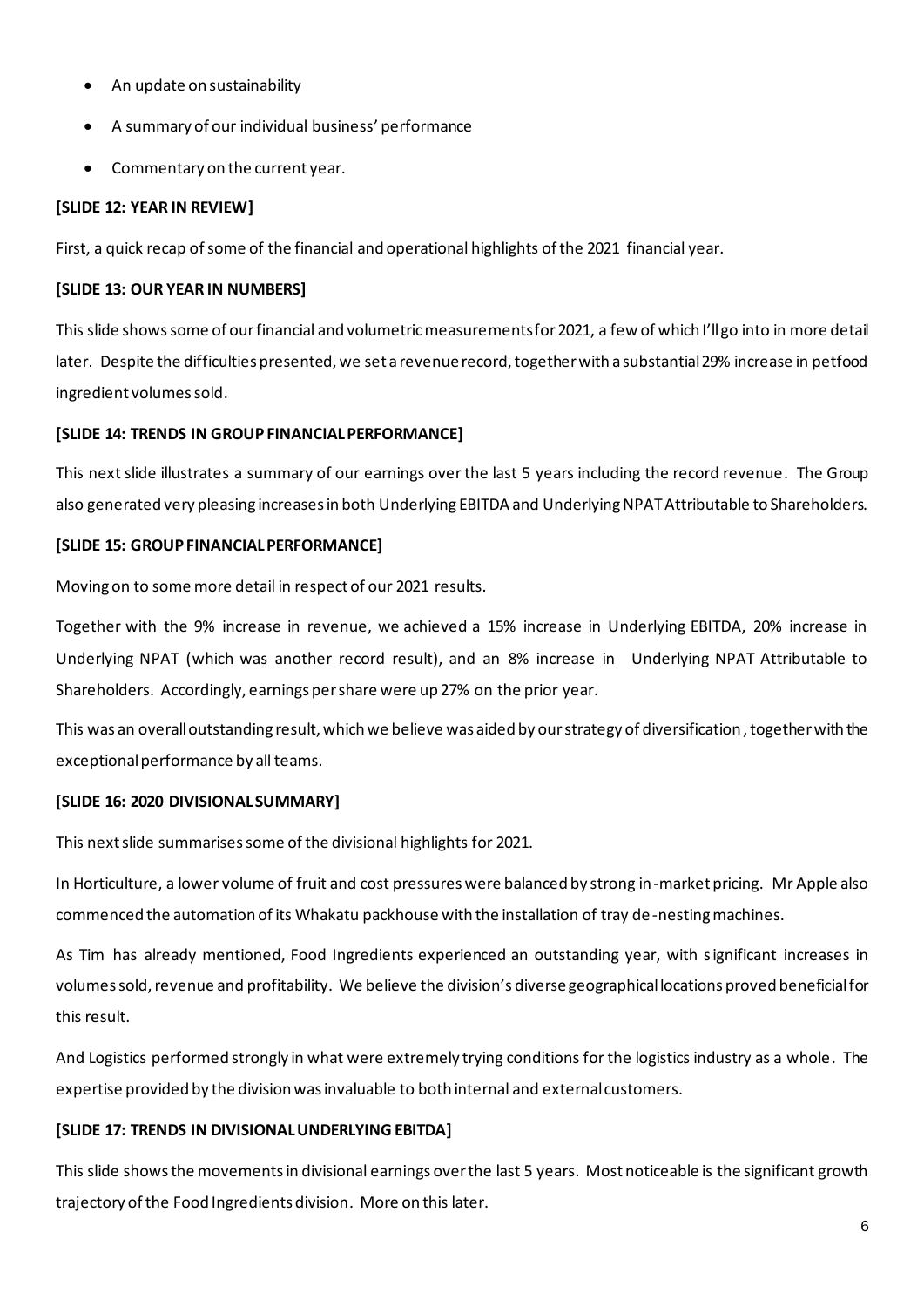# **[SLIDE 18: BALANCE SHEET]**

Moving on to our balance sheet, which continues to show a strong financial position.

The movement in capital employed mainly reflects capital expenditure, primarily at Mr Apple, and revaluation of land and buildings in line with accounting standard requirements. Some of our capex projects are pictured on this slide.

Other movements included an increase in working capital, in line with our increase in revenue, and a revaluation of foreign exchange derivatives, again in line with accounting requirements.

Our net cash position at 31 December decreased by around \$15.5 million compared to December 2020, due primarily to the investment in the Mr Apple's new Whakatu coolstore. Notwithstanding this movement, we continue to be in a strong position to invest in growth opportunities as they occur. An increase in other liabilities was due to an increase in deferred tax liabilities.

#### **[SLIDE 19: SUSTAINABILITY UPDATE]**

The next section I'd like to cover is sustainability.

### **[SLIDE 20: SUSTAINABILITYOVERVIEW]**

It's been a busy year from an environmental point of view and some of our environmental projects, both big and small, are listed on this slide. One of our bigger undertakings last year was the commissioning of our new Whakatu coolstore and we're proud to note that, not only does the coolstore provide operating and financial efficiencies, it also provides environmental efficiencies such as a reduction in the movement of freight.

Other projects included a soil health project to help us understand our impact on the ecosystem, an in-house carbon footprint assessment undertaken for Meateor NZ and the receipt of a report from AUT on the potential carbon sequestration of apple trees. All of these are covered in more detail in the Sustainability section of our Annual Report, which I encourage you to read.

# **[SLIDE 21: OUR PEOPLE]**

Whilst we don't treat our staff as just numbers, this current slide provides a few statistics about our workforce, a number of which we are proud of.

We endeavour to provide an environment where staff can develop and grow and we were delighted that one of our team members celebrated their 45<sup>th</sup> year of working with us. That level of knowledge and expertise is difficult to replace.

We also seek to provide an equal-opportunities workplace and hope that the success of our female senior leadership team and staff members helps to inspire others.

# **[SLIDE 22: COVID-19 AND HEALTH & SAFETY]**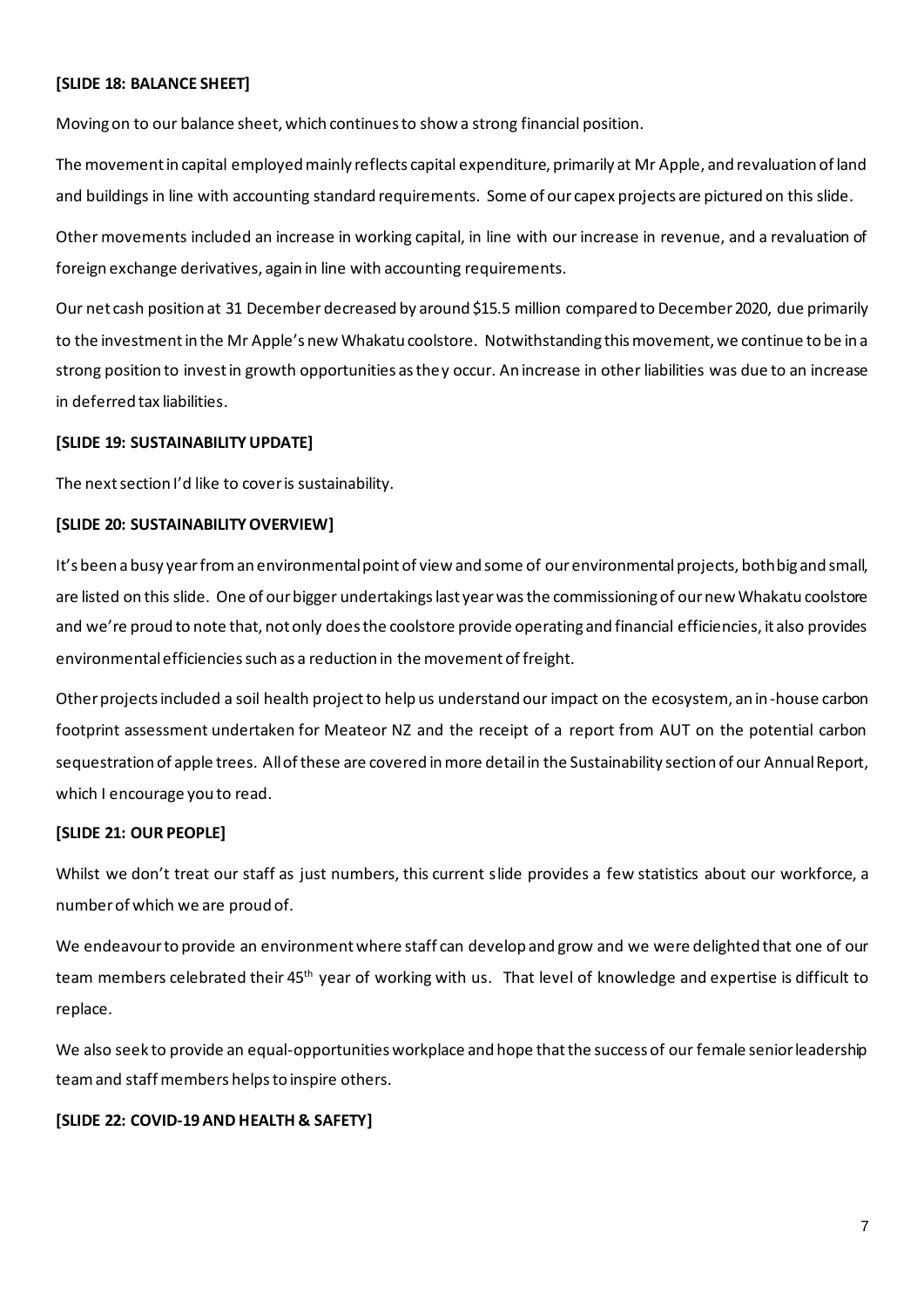As Tim mentioned earlier, all our businesses continued to operate during the lockdowns and level changes in 2021, using our pandemic preparedness policies. We were also able to adapt our COVID-19 response as necessary, including implementing new contact tracing technology.

I'd also like to stress how important health and safety is to our Group, from a physical, mental and emotional viewpoint. A few of our health and safety initiatives are noted on this slide, including our partnership with Groov, a business established by Sir John Kirwan and technology entrepreneur Adam Clark to help people with their mental health. It provides an evidence-based, self-care product forworkplaces, including practical tips and tools to help users take control of their daily mental wellbeing. We're eager to embed mental health and wellbeing into the daily working lives of our staff and look forward to seeing the impact that it has.

### **[SLIDE 23: BUSINESSUPDATE]**

Moving on to an update of our divisional businesses, starting with Horticulture.

#### **[SLIDE 24: HORTICULTURE – VOLUMES AND PRICING]**

Whilst we encountered an overall decrease in apple volumes in 2021, there was a pleasing 6% growth in Premium varieties including significant growth in sales of Dazzle™ and Posy<sup>™</sup>. Over the 10-year period, this represents a compound annual growth rate for Premium varieties of 14%, which aligns with our orchard redevelopment strategy.

The decrease in Traditional volumes was mainly a result of inclement weather and a decrease in the number of Traditional variety orchards due to the orchard redevelopment.

As mentioned earlier, we achieved an overall increase in pricing. This was due to a combination of reduced in-market volumes, better fruit sizes for certain varieties and strong demand for varieties such as Dazzle™, resulting in prices that were above prior year levels for most varieties.

Total exported volumes decreased to just under 5 million TCEs with external grower volumes reflecting a challenging season for Nelson growers.

#### **[SLIDE 25: HORTICULTURE – AUTOMATION AND ORCHARD DEVELOPMENT]**

During last year, we commenced our multi-year investment and automation plan to increase productivity and sustain margins with the installation of tray de-nesting machines at the Whakatu packhouse. This complements the commissioning of the Whakatu coolstore in February, which has already provided financial and operating efficiencies.

We believe that, when finished, the automation project will result in the Whakatu packhouse being one of the world's most automated apple packhouses and will significantly enhance labour productivity.

Mr Apple also continued to plant and redevelop its orchard, with 35 hectares converted into primarily Dazzle™ and NZ Prince™ varieties during winter 2021. This, together with our 'intensive planting' techniques, are expected to help increase prices and yields as the orchards reach commercial scale.

We believe the outcomes from these projects will help to sustain our margins.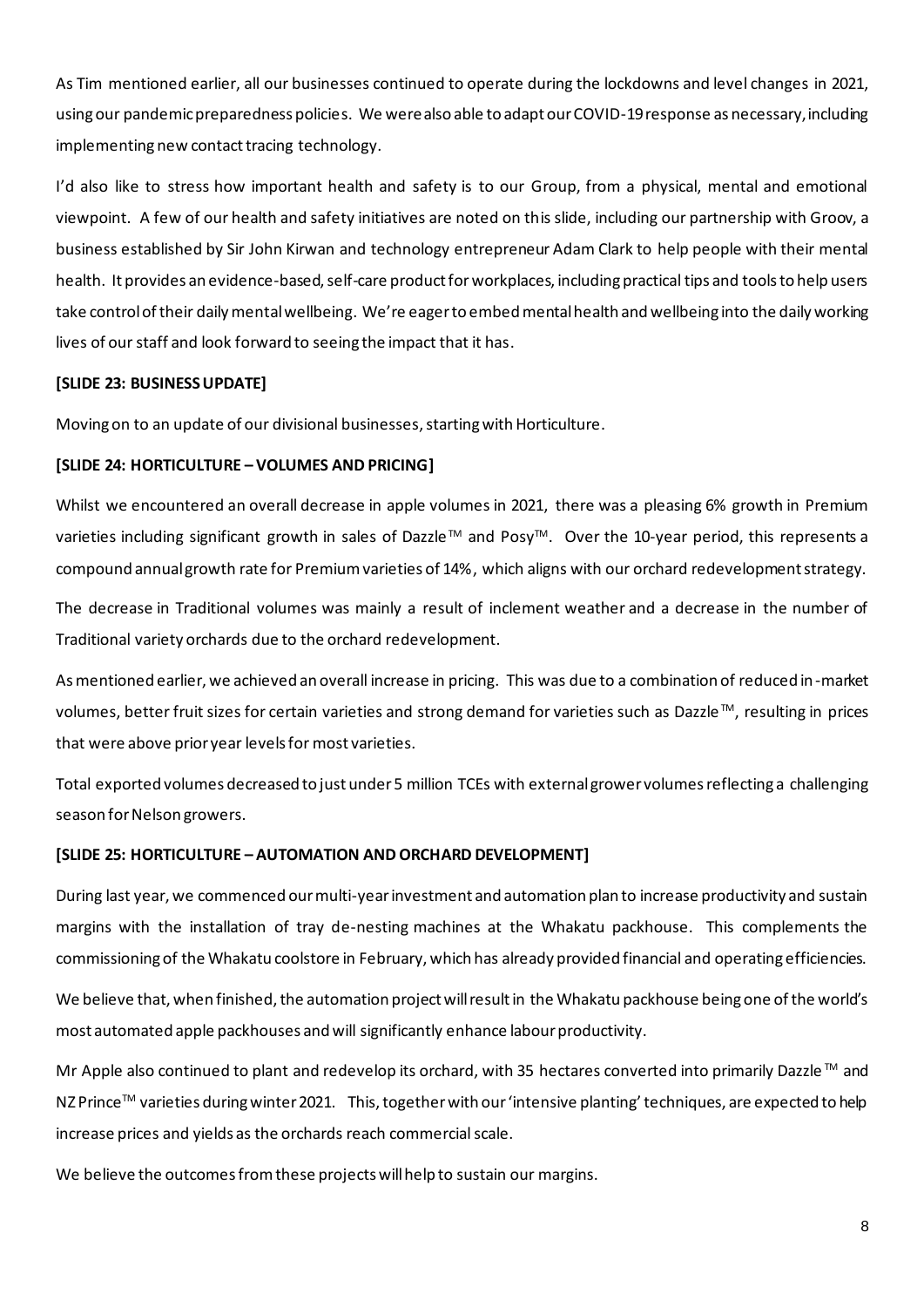#### **[SLIDE 26: HORTICULTURE – MEETING THE CHALLENGES OF A CHANGING INTERNATIONAL MARKET]**

Pleasingly, we experienced strong growth in our Asia and Middle East markets last year with them accounting for around 72% of sales and, of that, China comprising around 20%.

However, I'd like to note that sales to Russia have been suspended.

We're continuing to invest in our branding and marketing strategies, with a particular focus on customers in these key markets, in addition to consolidating Dazzle™'s early strong and growing presence there.

We undertook market research with consumers in China, Vietnam and Thailand to provide a baseline of brand awareness, affinity and conversion and, whilst the Mr Apple brand is seen as meaningful, the market research identified there are opportunities to differentiate it and make it more relevant.

So, new, simplified, branding has been developed for Mr Apple, with a couple of examples shown on this slide. This continues to link to the Mr Apple 5-point promise and is being incorporated in packaging and other marketing and advertising material.

# **[SLIDE 27: FOOD INGREDIENTS – PERFORMANCE]**

Moving on to Food Ingredients and its outstanding performance for the year.

As mentioned earlier, the division generated significant increases in volumes, revenue and profitability in 2021, reflecting both the ongoing demand for global petfood and the benefit of its geographical and protein diversification strategy. Shelby in particular continued to grow strongly, and this was assisted by increased volumes being available through the commissioning of new plate freezing capacity in the toll processing facility at Dodge City, Kansas.

Underlying EBITDA of \$35 million, a 52% increase on last year, significantly exceeded the Food Ingredients long-run EBITDA target of \$25 million, which was only set around 3 years previously.

Profruit volumes were down only slightly on last year's record volumes due to a lower availability of product and yield. Again, strong domestic markets helped negate some of the difficulties in export.

# **[SLIDE 28: FOOD INGREDIENTS – INDUSTRY UPDATE]**

The petfood industry continues to grow, with a reported increase in global petfood production of over 8% in 2021, led by a 17% increase in the Asia Pacific region. North American markets rose at the second highest rate of almost 13%.

There is also reported increases in global petfood sales, including an increase of almost 10% in the USA in 2020 and there was a projected 5% increase for 2021. As in recent years, the strength of the industry is being attributed to an increase in pet ownership due to COVID-19 and a focus on pets' health and wellbeing.

Whilst supply chains continued to be impacted by strong global shipping demand as well as port and logistics constraints, the impact on Meateor NZ and Shelby was lessened due their respective domestic customer bases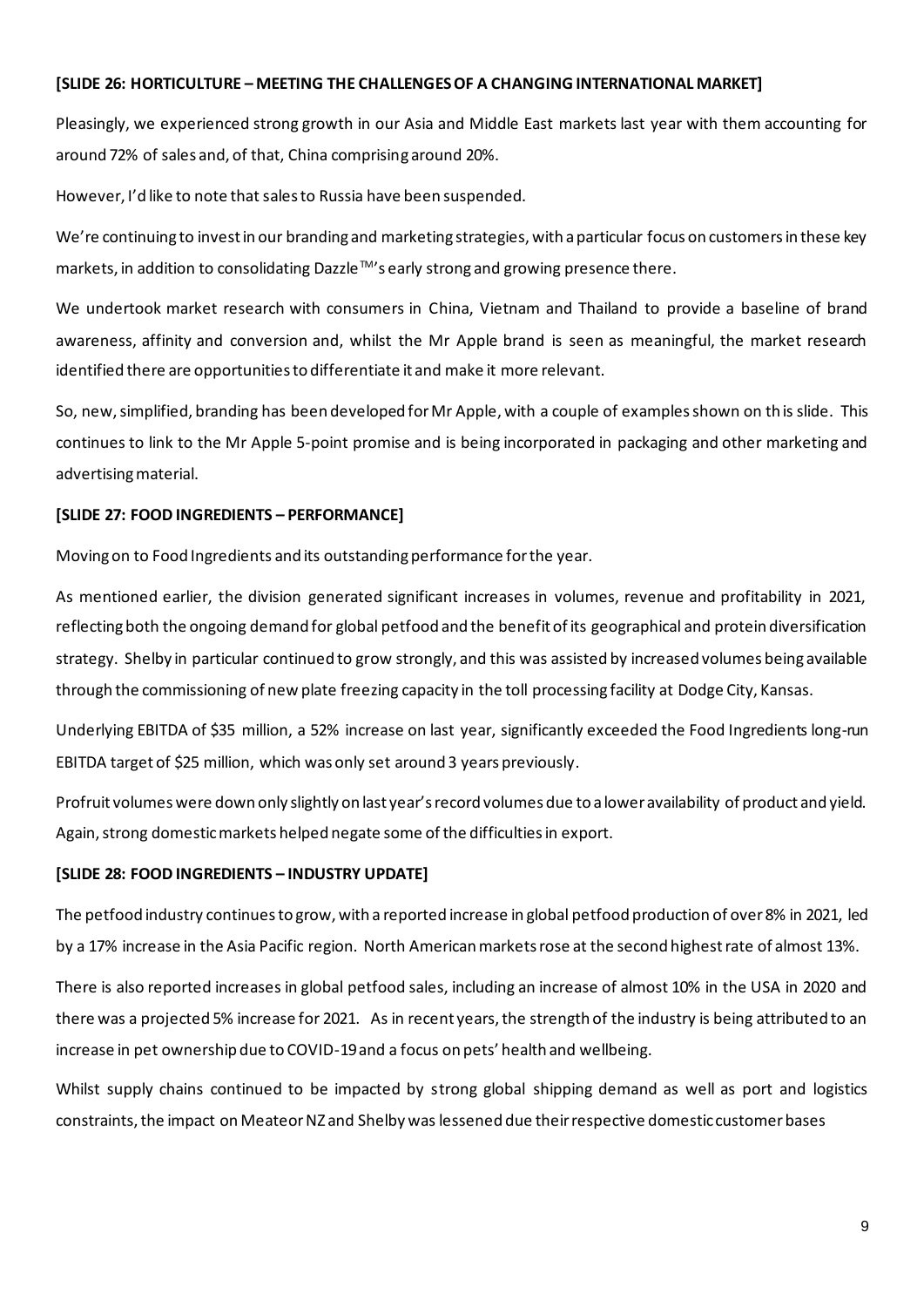### **[SLIDE 29: FOOD INGREDIENTS – STRATEGY]**

The global strategy for the Food Ingredients division is to be a key global provider of petfood ingredients to a wide range of international brands. Whilst previous travel restrictions limited our ability to pursue opportunities, industry growth has reinforced our strategy of investigating both internal and external opportunities.

We're pursuing opportunities that will expand our geographical presence and protein offering and are also seeking to expand our product range with added-value and functional petfoods.

In addition, due to our confidence in the market, and particularly in the USA, our Division CEO John Sainsbury is in the process of relocating to the USA on a permanent basis to further drive this growth. John has previously lived and worked in the States and that, along with his leadership abilities, means he is able to hit the ground running and is already reviewing a significant number of potential projects.

#### **[SLIDE 30: LOGISTICS - UPDATE]**

Last, but certainly not least, is the Logistics division.

The challenges faced by the supply chain and logistics industry have been well documented in the press and are unfortunately showing no sign of abating. As a result, the expertise and experience of the Scales Logistics team proved, and continue to prove, strategically important for our other Scales divisions as well as external customers.

An exceptional effort by the team provided a strong result with a 5% increase in revenue and a 17% increase in Underlying EBITDA compared to 2020. This was despite a decrease in volumes freighted due to lower apple volumes and reduced sailings.

However, pressures are unfortunately expected to continue with instability in the availability of containers and ships, labour shortages, increased costs and high demand.

# **[SLIDE 31: OUTLOOK]**

Moving on to the outlook for the current year.

# **[SLIDE 32: 2022 OUTLOOK]**

Our diversified agribusiness strategy continues to provide some mitigation to the global difficulties being experienced. Food Ingredients continues to trade strongly, and its earnings are now forecast to at least match those of last year. Apple prices are strong compared to last year and we have had a positive start to sales in Asia and near markets. Due to a few reasons, which I'll go into on the next slide, Mr Apple's crop volume was down around 9% this year.

As a result, we are pleased to reconfirm our initial market earnings guidance for 2022 at the present time.

# **[SLIDE 33: 2022 TRADING UPDATE]**

I'd now like to give an update on trading for each of the divisions.

As mentioned, within the Horticulture division, total pick volumes of around 4.3 million TCEs were lower than both originally forecast and 2021. However, a decrease in crop volume is not unique to Mr Apple. In May, Pipfruit New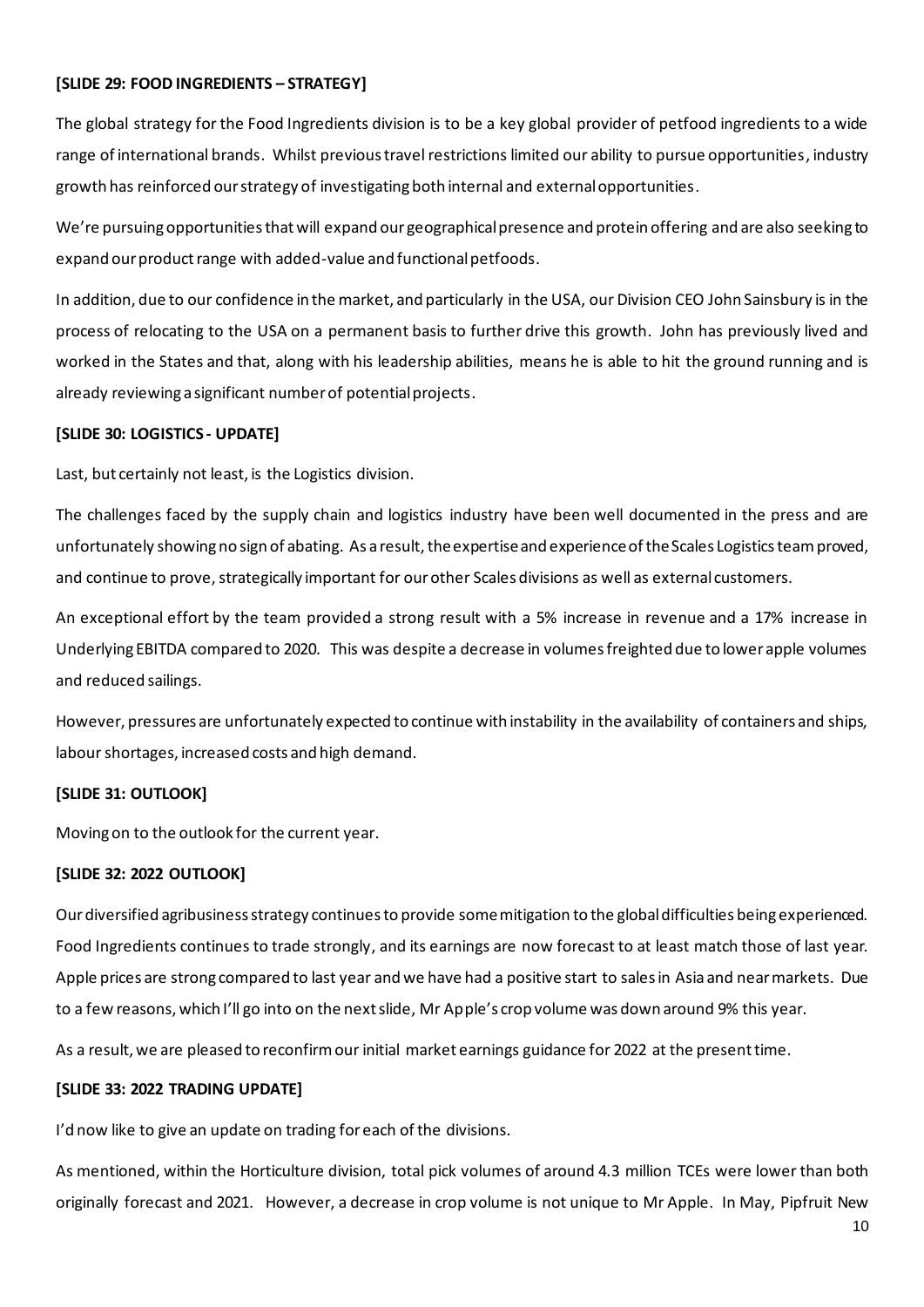Zealand revised its crop estimate down by 15% for the Hawke's Bay region and 12% for the National crop. By comparison, Mr Apple's total pick volumes are approximately 10% lower than its previous crop estimate for this year and 9% down on last year.

The decrease in our pick compared to last year was due to a number of factors. This included a proportion of orchard that was either not in production, or producing at lower levels, due to recent redevelopment into higher value proprietary varieties. In addition, approximately 23 hectares of leased orchard, principally planted in traditional varieties, was not renewed.

Weather also played its part, as we've indicated on this slide.

The effect of these factors are summarised in the volume bridge chart at the bottom right of this slide.

Notwithstanding the lower apple pick, it was another amazing effort by the team to harvest the crop.

Packing is ongoing, with the initial export packout rate in line with previous years. And, as I previously mentioned, early pricing indications are positive, with prices in the near markets up on 2021. This has helped negate the increase in overall costs, especially with the substantial increase in sea freight expenses. There has also been a positive start with Posy<sup>™</sup> and Dazzle™ being well received across all markets.

Mr Apple expects to progress the Whakatu packhouse automation project once this year's harvest is complete, and we expect this will continue into next year.

#### **[SLIDE 34: 2022 TRADING UPDATE (Continued)]**

Within Food Ingredients, our petfood businesses are continuing to perform strongly. In addition to organic growth, John Sainsbury is continuing to explore opportunities in the USA and elsewhere, with value adding options also being actively pursued.

In Australia, our exports have outperformed expectations and, as of 31 December 2023, we note that we'll no longer have an exclusive ongoing relationship with our existing supplier.

In terms of Scales Logistics, difficult global supply chain conditions are ongoing with restricted shipping capacity, labour shortages and increased costs. However, we're confident that Logistics will continue to provide significant strategic support to its customers, including Mr Apple and Meateor.

In respect of overall Group trading, we are anticipating higher net interest income for the year. In addition, no material M&A costs have been incurred to date.

#### *[Pause]*

And that concludes my presentation.

We'll answer questions following the resolutions but, in the meantime, I'll pass back to Tim to cover the formal part of today's meeting.

**Address by the Chair: Tim Goodacre**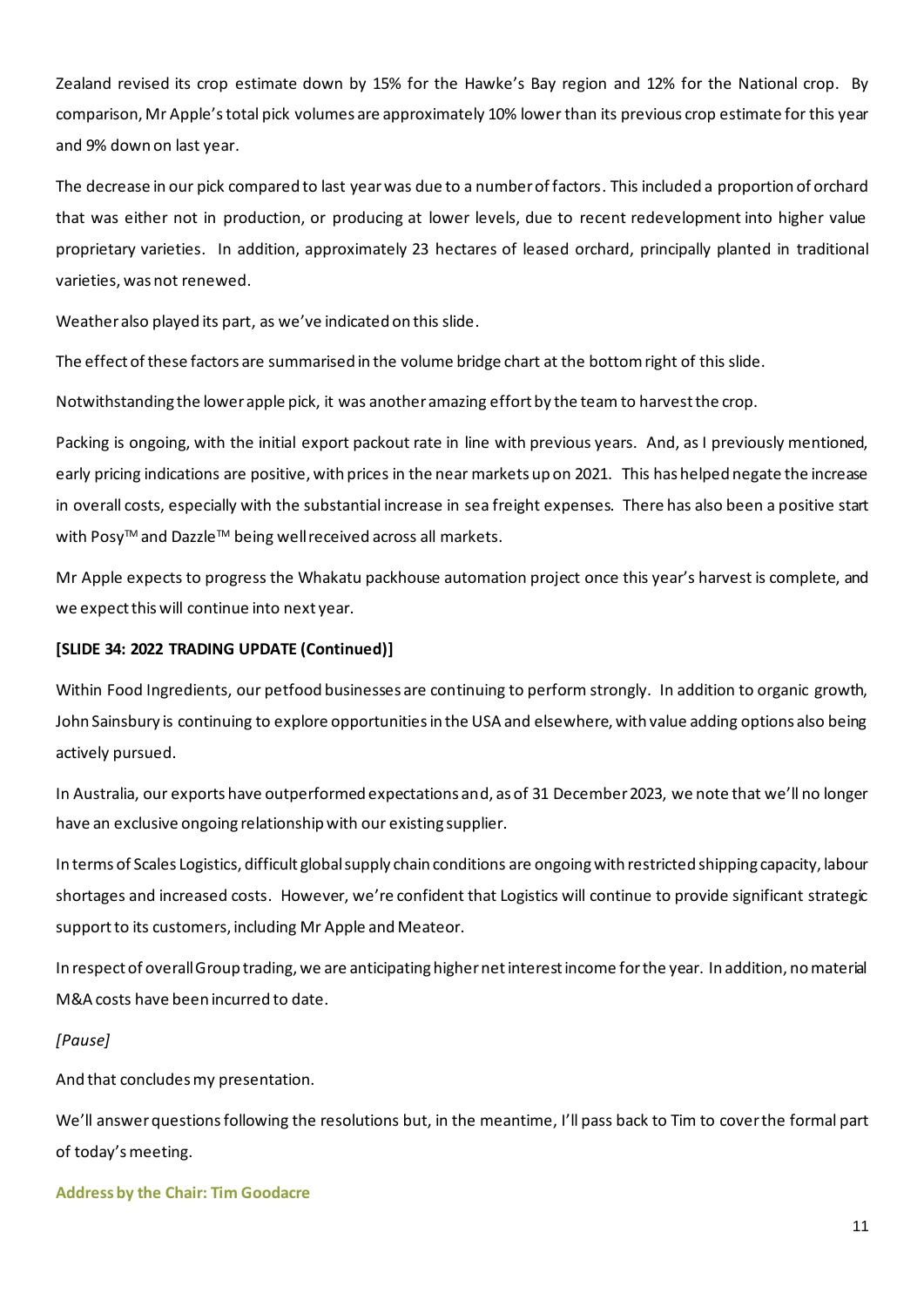# **[SLIDE 35: ORDINARY RESOLUTIONS]**

Thanks, Andy.

We'll now move to the business of the meeting. All items of business are ordinary resolutions and are required to be passed by a simple majority of votes.

The resolutions that we'll be voting on today are as follows:

- Resolution 1: Authorisation for the Directors to fix the auditor's remuneration for the coming year
- Resolution 2: Re-election of Alan Isaac, as a Non-Executive Independent Director
- Resolution 3: Re-election of Nadine Tunley as a Non-Executive Independent Director
- Resolution 4: Re-election of Andrew Borland as a Director
- Resolution 5: Election of Qi Xin as a Non-Executive Director
- Resolution 6: Authorisation that the maximum total pool of Directors' remuneration payable by Scales to Directors be increased

Current best practice for Shareholder voting is by way of poll. Accordingly, I require that a poll be held for each of the resolutions.

I and my fellow directors hold the following undirected proxies:

- With respect to Resolution 1, authorisation for the Directors to fix the auditor's remuneration for the coming year: 202,129 shares
- With respect to Resolution 2, re-election of Alan Isaacas Non-Executive Independent Director: 208,192 shares
- With respect to Resolution 3, re-election of Nadine Tunley as Non-Executive Independent Director: 218,157 shares
- With respect to Resolution 4, re-election of Andrew Borland as Director: 206,662 shares
- With respect to Resolution 5, election of Qi Xin as Non-Executive Director: 218,157 shares
- With respect to Resolution 6, authorisation that the maximum total pool of Directors' remuneration payable by Scales to Directors be increased: 180,049 shares

Your Board supports these resolutions and we intend to vote all these shares in favour of these resolutions.

# **[SLIDE 36: RESOLUTION 1]**

I'll now move onto each of the resolutions.

Resolution 1 relates to the remuneration of auditors. This proposed ordinary resolution is to authorise the Directors to fix the auditor's remuneration for the coming year. In accordance with the Companies Act, Deloitte has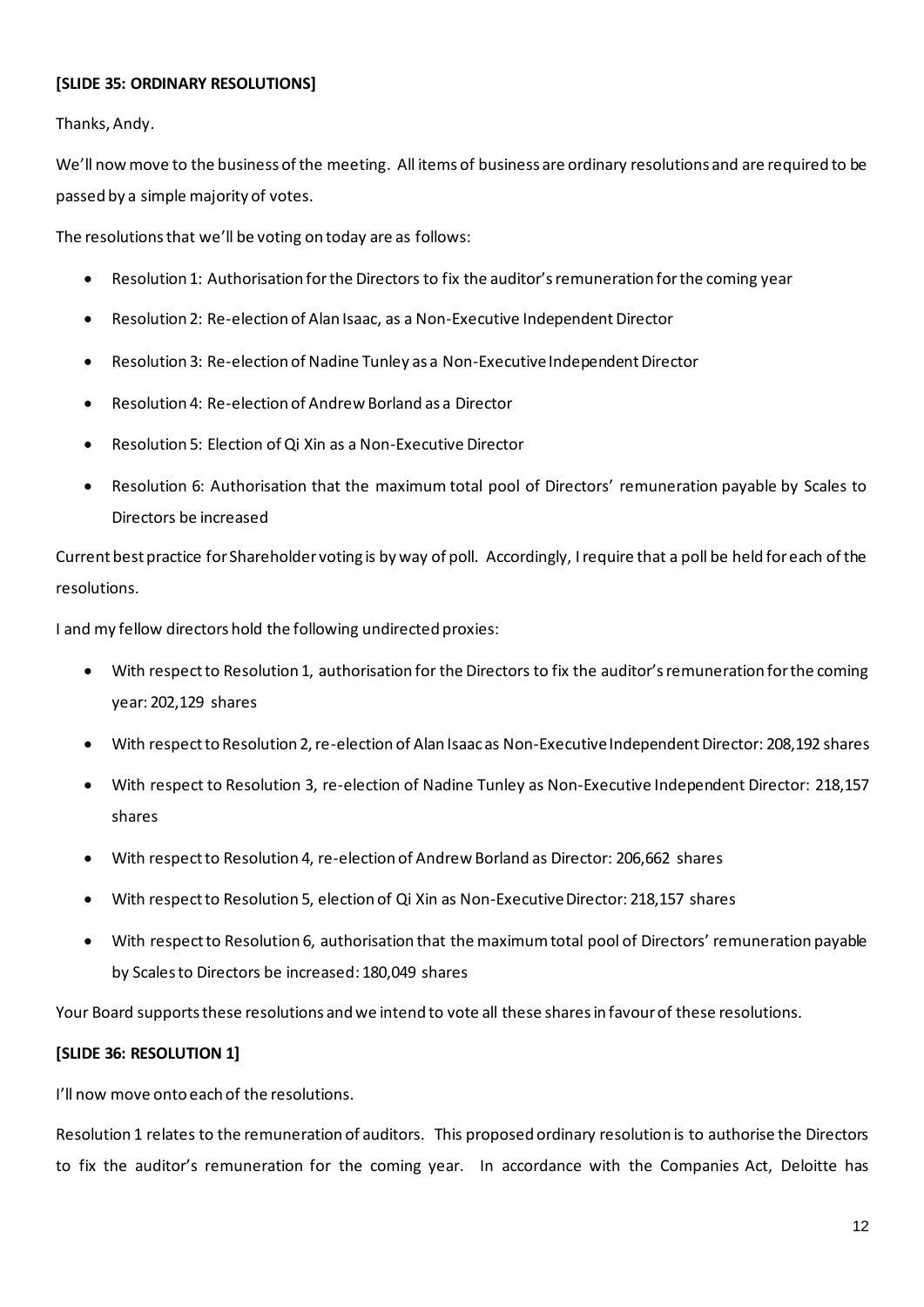automatically been reappointed as Scales' auditor. As is usual with audit fees, due to the complexity and changing nature of the company's affairs, it is not possible to fix the remuneration at the beginning of the year.

I now move, as an ordinary resolution, that the Board is authorised to fix the auditor's remuneration for the coming year.

Are there any questions on this resolution?

*[Q&A discussion on resolution 1, if any]*

Thank you. We'll now move to the next resolution.

# **[SLIDE 37: RESOLUTION 2]**

Resolutions 2 through 4 relate to the re-election of Directors. The NZX Listing Rules state that Directors must not hold office (without re-election) past the third annual meeting following the Director's appointment, or 3 years, whichever is longer. Accordingly, Alan Isaac, Nadine Tunley and Andy Borland are required to retire at this meeting.

Resolution 2 relates to the re-election of Alan Isaac.

Alan was first appointed to the Board in 2014 and a brief biography for him was included in the Notice of Meeting.

Alan, being eligible, offers himself for re-election, and the Board unanimously supports his re-election and recommends that shareholders vote in favour of Resolution 2.

I now invite Alan to briefly address the meeting on his proposed re-election.

Over to you Alan.

# *[Personal remarks from Alan]*

Thanks Alan.

I now move, as an ordinary resolution, having retired by rotation, that Alan Isaac be re-elected as a Non-Executive Independent Director.

Are there any questions on this resolution?

*[Q&A discussion on resolution 2, if any]*

Thank you. We'll now move to the next resolution**.**

# **[SLIDE 38: RESOLUTION 3]**

Resolution 3 relates to the re-election of Nadine Tunley.

Nadine was first appointed to the Board in 2019 and a brief biography for her was included in the Notice of Meeting.

Nadine, being eligible, offers herself for re-election, and the Board unanimously supports her re-election and recommends that shareholders vote in favour of Resolution 3.

I now invite Nadine to briefly address the meeting on her proposed re-election.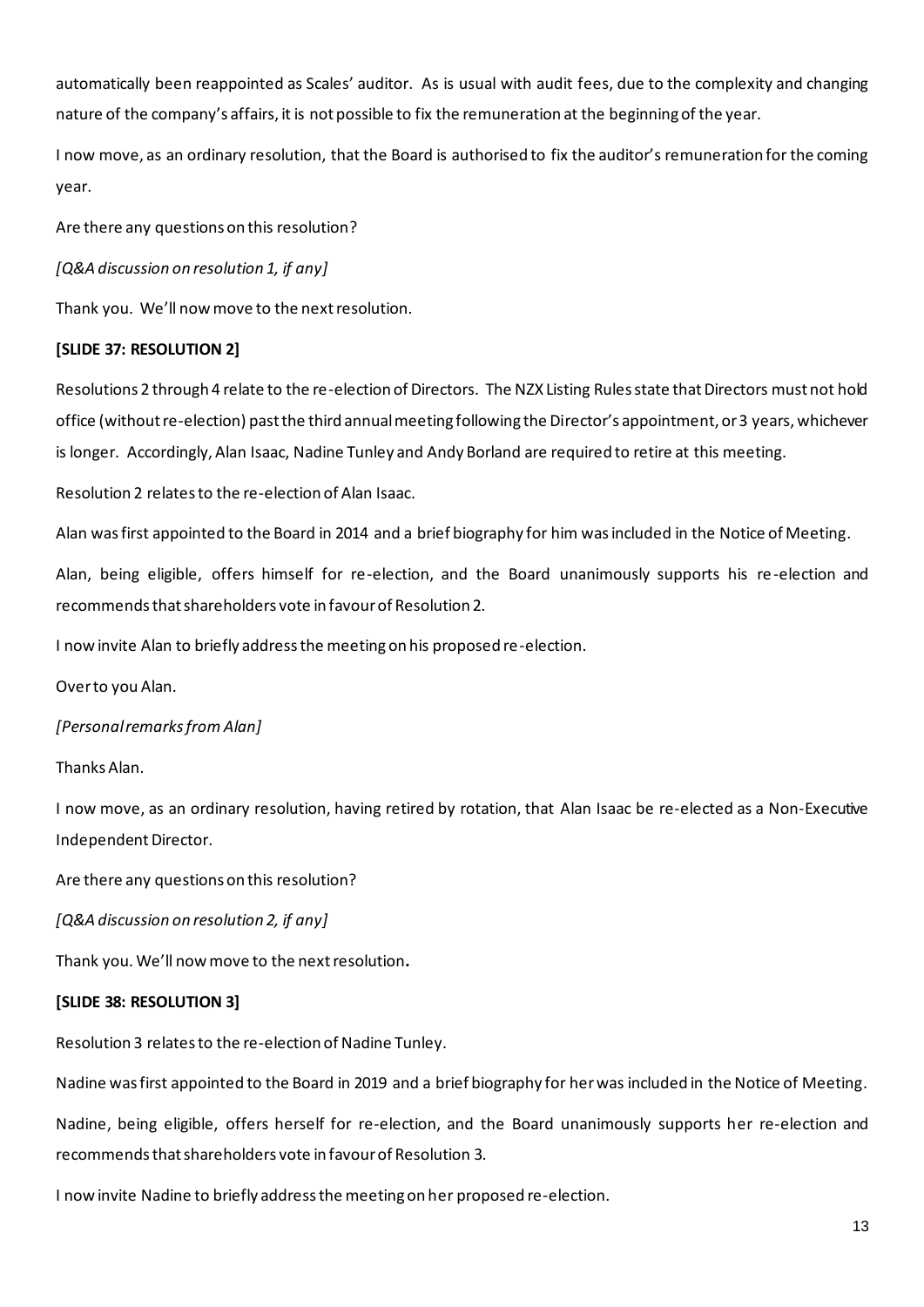### Over to you Nadine.

# *[Personal remarks from Nadine]*

Thanks Nadine.

I now move, as an ordinary resolution, having retired by rotation, that Nadine Tunley be re-elected as a Non-Executive Independent Director.

Are there any questions on this resolution?

*[Q&A discussion on resolution 3, if any]*

Thank you. We'll now move to the next resolution**.**

# **[SLIDE 39: RESOLUTION 4]**

Resolution 4 relates to the re-election of Andrew (or, as we know him better, Andy) Borland.

Andy became Managing Director and was first appointed to the Board in 2011 and a brief biography for him was included in the Notice of Meeting.

Andy, being eligible, offers himself for re-election, and the Board unanimously supports his re-election and recommends that shareholders vote in favour of Resolution 4.

I now invite Andy to briefly address the meeting on his proposed re-election.

Over to you Andy.

*[Personal remarks from Andy]*

Thanks Andy.

I now move, as an ordinary resolution, having retired by rotation, that Andy Borland be re-elected as Executive Director.

Are there any questions on this resolution?

*[Q&A discussion on resolution 4, if any]*

Thank you. We'll now move to the next resolution.

# **[SLIDE 40: RESOLUTION 5]**

Resolution 5 relatesto the election of Directors appointed since the last Annual Meeting. The NZX Listing Rules state Directors appointed by the Board must not hold office (without re-election) past the next annual meeting following the Director's appointment.

Resolution 5 therefore relates to the election of Qi Xin.

Qi Xin was appointed to the Board in December 2021 and a brief biography for him was included in the Notice of Meeting.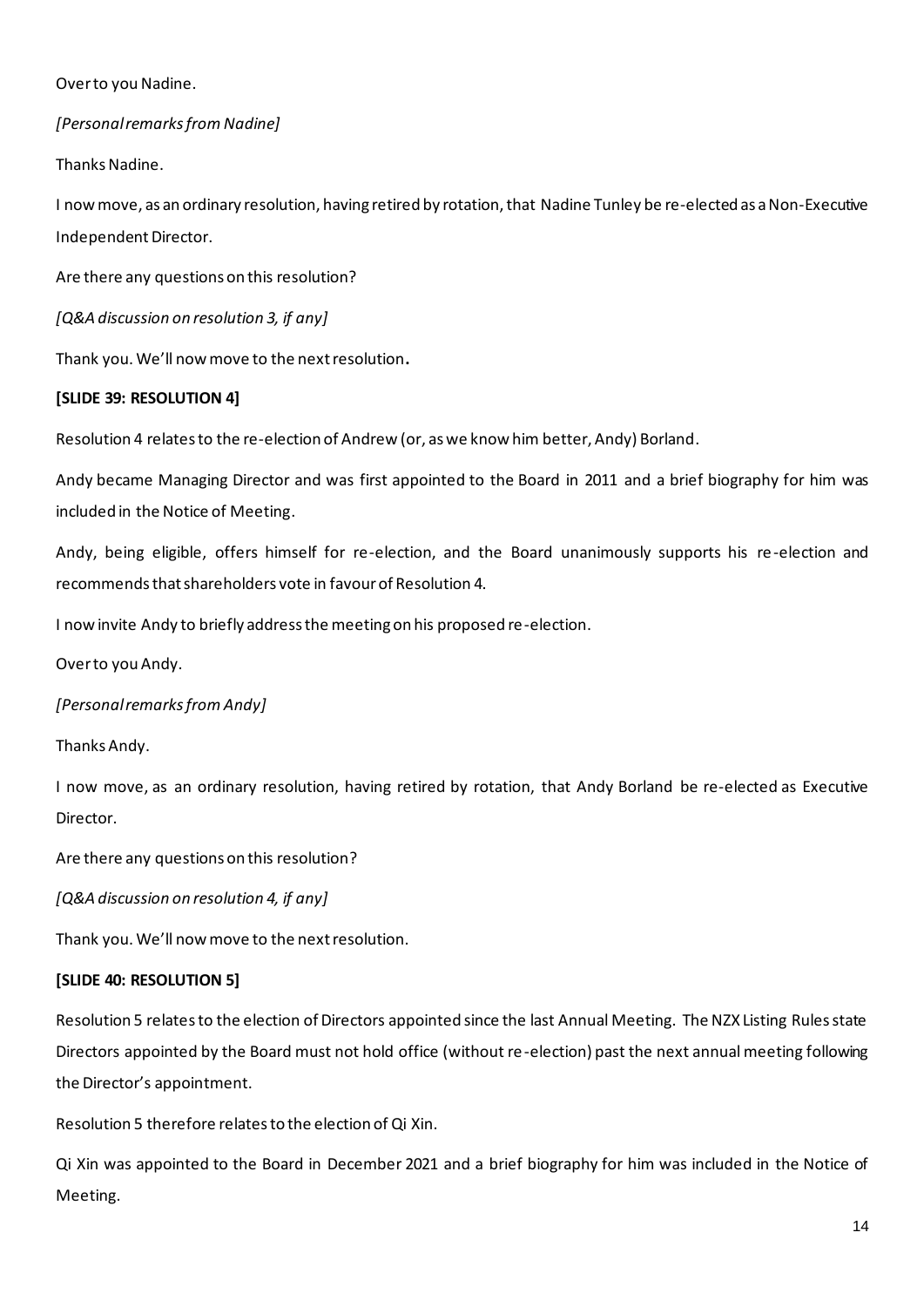Xin, being eligible, offers himself for re-election, and the Board unanimously supports his re-election and recommends that shareholders vote in favour of Resolution 5.

I now invite Xin to briefly address the meeting on his proposed re-election.

Over to you Xin.

*[Personal remarks from Xin]*

Thanks Xin.

I now move, as an ordinary resolution, having retired by rotation, that Qi Xin be re-elected as a Director.

Are there any questions on this resolution?

*[Q&A discussion on resolution 5, if any]*

Thank you. We'll now move to the next resolution.

### **[SLIDE 41: RESOLUTION 6]**

Resolution 6 relates to a proposal to increase the maximum total pool of Directors' remuneration available for your Board of Directors by \$50,000 per annum, from a total fee pool of \$600,000 per annum to \$650,000 per annum, effective from the close of the Annual Meeting. Shareholder approval is required under NZX Listing Rule 2.11.1.

An appropriate fee structure is important to ensure that your Company can continue to attract and retain the right directorial skills and experience to govern your business, and that those Directors are being fairly remunerated for the work they do.

The proposed increase in the Directors' fee pool reflects current market conditions and provides the Board with a remuneration fee pool considered appropriate to remunerate a Board of six Non-Executive Directors, including for associated committee work.

I now move, as an ordinary resolution, that the maximum total pool of Directors' remuneration payable by Scales to Directors (in their capacity as Directors) be increased by \$50,000 per annum, from \$600,000 per annum to \$650,000 per annum.

In accordance with the NZX Listing Rules, the directors and their associated persons are restricted from voting on this resolution.

Is there any discussion on this resolution?

*[Q&A discussion on resolution 6, if any]*

Thank you.

We'll now move to finalise the voting and will answer general questions.

# **[SLIDE 42: VOTING & QUESTIONS]**